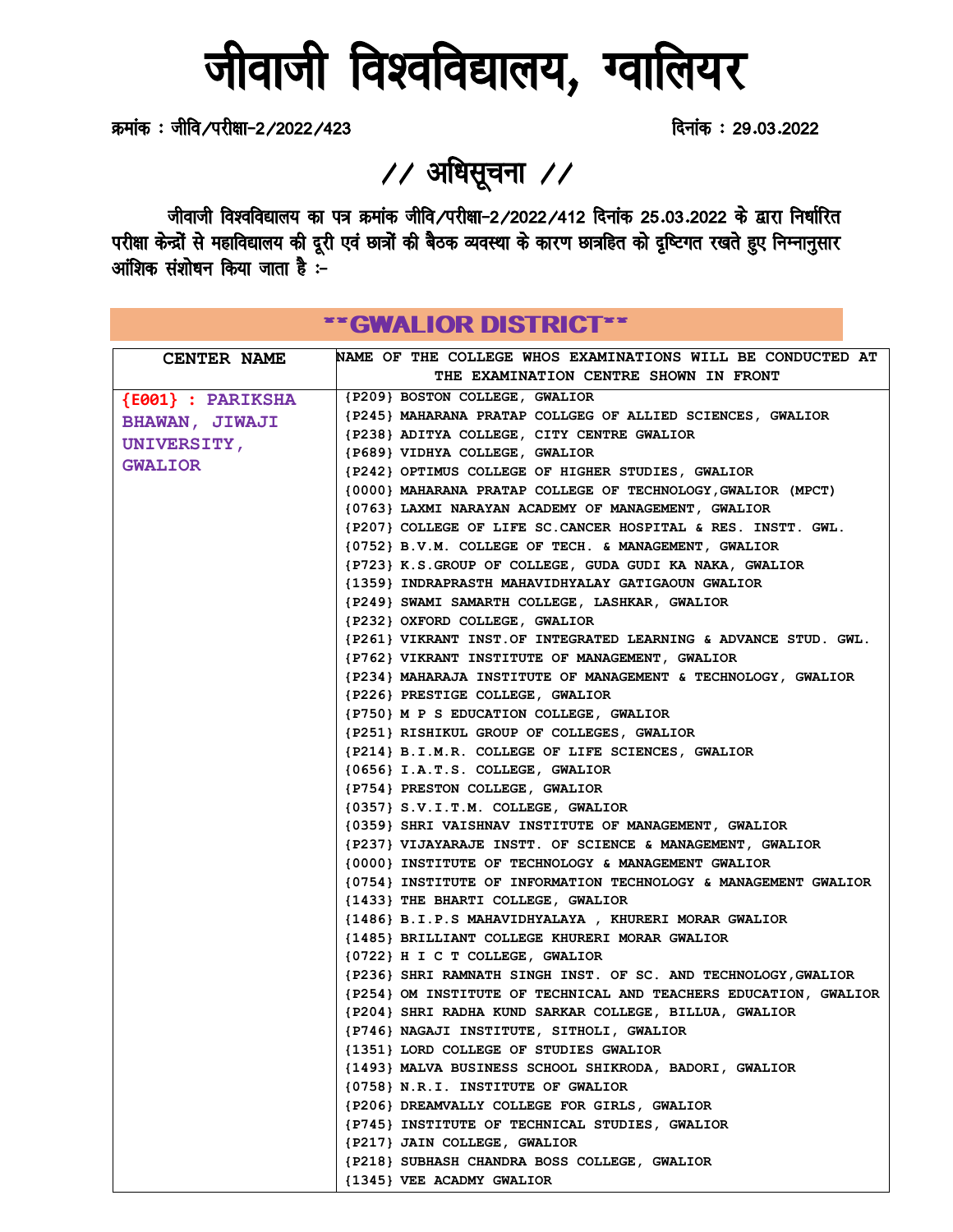| {P229} THE CITY COLLEGE, GWALIOR                                 |
|------------------------------------------------------------------|
| {P257} DIVINE INTERNATIONAL GROUP OF INSTITUTIONS, SADA, GWALIOR |
| {P256} INST. OF INFORMATION AND PROFESSIONAL STUDIES, GWALIOR    |
| {P696} G.R. COLLEGE FOR PROFESSIONAL STUDIES, BARAUA, GWALIOR    |
| {P230} INSTITUTE OF PROFESSIONAL STUDIES, GWALIOR                |
| {0753} IPS COLLEGE OF TECHNOLOGY & MANAGEMENT, GWALIOR           |
| ${P212}$ G.I.C.T., GWALIOR                                       |
| {P231} J B INSTITUTE OF TECH. AND MANAGEMENT, GWALIOR            |
| {P931} N.Y. COLLEGE OF EDUCATION, BHITARWAR, GWALIOR             |
| {1356} ARYANSH COLLEGE OF ARTS & MANAGEMENT, GWALIOR             |
| {P260} V.I.P.S. COLLEGE, A.B. ROAD, RAYRU,                       |
| <b>GWALIOR</b>                                                   |

## **\*\*MORENA DISTRICT \*\***

| <b>CENTER NAME</b>                            | NAME OF THE COLLEGE WHOS EXAMINATIONS WILL BE                                                       |
|-----------------------------------------------|-----------------------------------------------------------------------------------------------------|
|                                               | CONDUCTED AT THE EXAMINATION CENTRE SHOWN IN FRONT                                                  |
| {A057} RISHI GALAV                            | {A057} RISHI GALAV COLLEGE, MORENA                                                                  |
| <b>COLLEGE, MORENA</b>                        | {P439} S.D.M.J. COLLEGE, MORENA                                                                     |
| (GOVT. AIDED)                                 |                                                                                                     |
| {P431} M.G.M.                                 | {P727} JAI SHRIRAM B.ED. MAHAVIDHYALAYA, MORENA                                                     |
| <b>COLLEGE, MORENA</b>                        | {P430} T.S.S. COLLEGE, MORENA                                                                       |
|                                               | {1350} MAHATMA PHULE EDUCATION ACADEMY DHANELA MORENA                                               |
|                                               | { } LITTLE FLOWER SCHOOL MORENA                                                                     |
|                                               | {P434} JAIN MAHAVIDHYALAY, MORENA                                                                   |
|                                               | {P985} CHOUDHRY SIKSHA MAHAVIDYALAYA, MUDIAKHERA,<br><b>MORENA</b>                                  |
| ${P430}$ T.S.S                                | {P436} S.R.D. COLLEGE, MORENA                                                                       |
| <b>COLLEGE, MORENA</b>                        | {P437} B.L. COLLEGE, MORENA                                                                         |
|                                               | {P441} K.S. MAHAVIDHYALAYA, MORENA                                                                  |
|                                               | {P433} MAA SHANTIDEVI COLLEGE MORENA                                                                |
| ${P441}$ K.S.                                 | {P415} UMA DEGREE COLLEGE, BADOKHAR, MORENA                                                         |
| <b>MAHAVIDHYALAYA,</b>                        |                                                                                                     |
| <b>MORENA</b>                                 |                                                                                                     |
| {A056} AMBAH P.G.                             |                                                                                                     |
| <b>COLLEGE, AMBAH</b>                         | {A056} AMBAH P.G. COLLEGE, AMBAH (MORENA)                                                           |
| (MORENA) (GOVT.                               |                                                                                                     |
| AIDED)                                        |                                                                                                     |
| <b>{G105} GOVT. COLLEGE</b><br>PORSA (MORENA) | (G105) GOVT. COLLEGE, PORSA (MORENA)                                                                |
|                                               |                                                                                                     |
| ${P445}$ SHIVAM                               | {P444} R V S COLLEGE, JOTAI ROAD, PORSA                                                             |
| <b>MAHAVIDHYALAY, PORSA</b>                   | {P447} SBD ARTS & SCIENCE MAHAVIDHYALAY, NAGRA PORSA, MORENA                                        |
|                                               | {P412} A D S MAHAVIDYALAYA, AMBAH, MORENA                                                           |
|                                               | {P686} P.S.T. COLLEGE, BADFARA, AMBAH, MORENA                                                       |
|                                               | {P411} JAI HIND BISMIL COLLEGE, AMBAH                                                               |
|                                               | {P989} R.C.L. COLLEGE OF EDU., NIVAJI KA PURA, PORSA,                                               |
|                                               | <b>MORENA</b>                                                                                       |
| {P444} R V S                                  | {0356} CHAMBAL COLLEGE, PORSA, MORENA                                                               |
| <b>COLLEGE, JOTAI</b>                         | {P413} SWAMI VIVEKANAND MAHAVIDYALAY                                                                |
| <b>ROAD, PORSA</b>                            | {P446} PANDIT DEENDAYAL UPADHYAY MAHAVIDHYALAY, PORSA<br>{P443} N.A.S. MAHAVIDYALAYA, PORSA, MORENA |
|                                               | {P684} SHRI RAM COLLEGE, PORSA, MORENA                                                              |
|                                               | {P008} KESHER EDU. ACADENT, BAMOOR KA PURA, KOTHAR KALAN,                                           |
|                                               | PORSA, MORENA                                                                                       |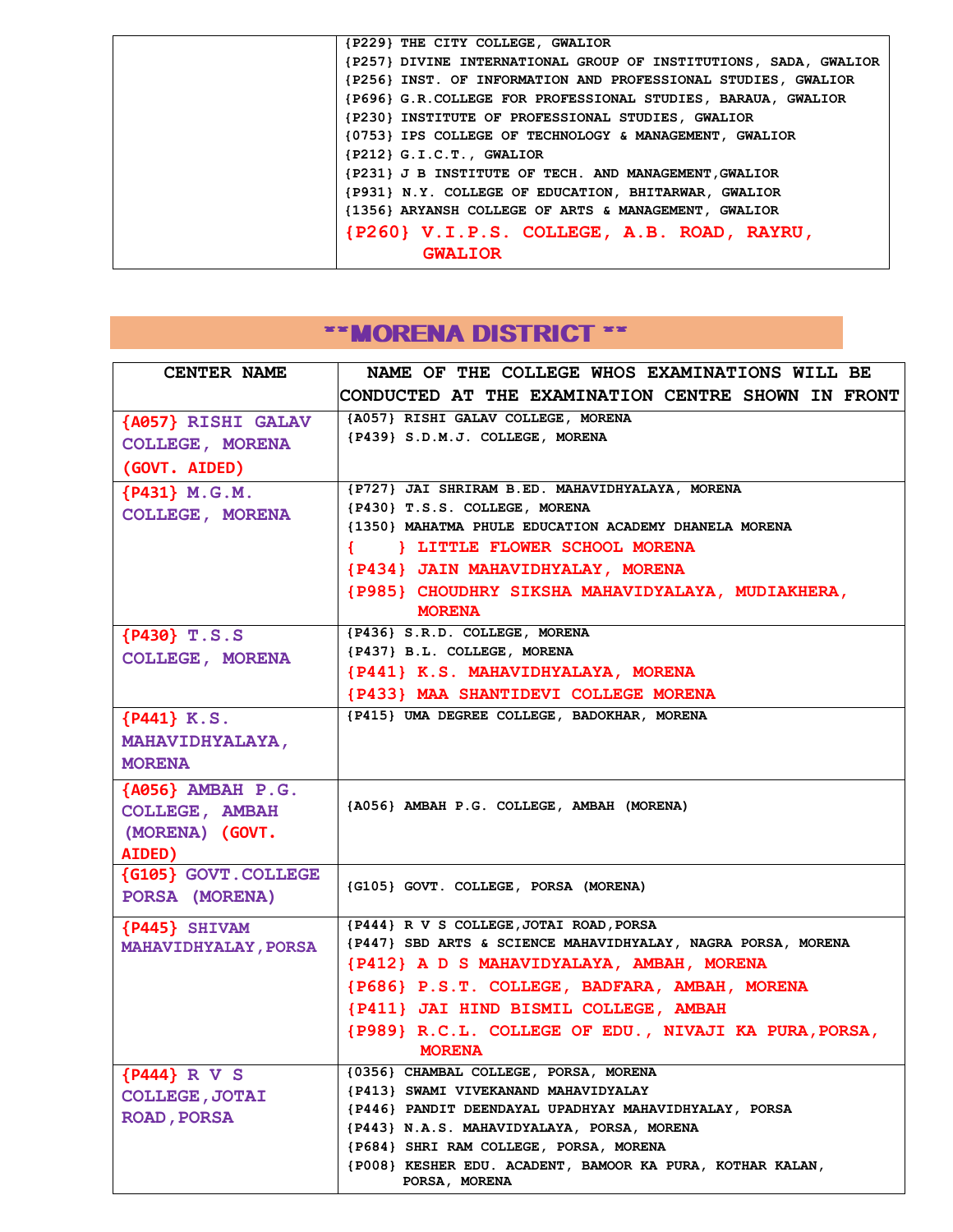| {P684} SHRI RAM                             | {P445} SHIVAM MAHAVIDHYALAY, PORSA                                |
|---------------------------------------------|-------------------------------------------------------------------|
| COLLEGE, PORSA,                             | {1489} RAJA ANANG PAL SINGH TOMAR MAHAVIDHYALAYA,                 |
| <b>MORENA</b>                               | <b>PORSA</b>                                                      |
|                                             |                                                                   |
|                                             |                                                                   |
| $\{G106\}$ GOVT.                            | {G106} GOVT. COLLEGE, JOURA (MORENA)                              |
| <b>COLLEGE, JOURA</b>                       | {1497} GYANESH COLLEGE MAHARAJPURA JOURA MORENA                   |
| (MORENA)                                    | {P424} J.B. COLLEGE, JOURA, MORENA                                |
| ${P418}$ SWAMI                              | {P762} A.N.D.MAHAVIDHYALAYA, JOURA, MORENA                        |
| <b>VIVEKANAND</b>                           | {P979} R.R. COLLEGE, SANKRA ROAD, JOURA, MORENA                   |
| COLLEGE, BILGAON,                           |                                                                   |
| <b>JAURA, MORENA</b>                        |                                                                   |
| <b>{P428} SUBHASH MAHA-</b>                 | {P448} MAA SHANTI DEVI COLLEGE KUTGHAN SABALGARH                  |
| VIDHYALAYA, KAILARAS,                       | (MORENA)                                                          |
| <b>MORENA</b>                               |                                                                   |
|                                             |                                                                   |
| {G104} GOVT. NEHRU                          | {G104} GOVT. NEHRU COLLEGE, SABALGARH (MORENA)                    |
| <b>COLLEGE, SABALGARH</b>                   |                                                                   |
| (MORENA)                                    |                                                                   |
| ${1394}$ J.B. COLLEGE,                      | {1352} R.L. BHAVYA COLLEGE, SABALGARH, MORENA                     |
| SABALGARH, MORENA                           | {1419} MAHAARANA PRATAP MAHAVIDYALAYA GULALAI SABALGARH, MORENA   |
| (BUILDING ADHIGRAHIT FOR                    | {1488} INDRA INSTITUE OF PROFF. STUDIES SUNHARA SABALGARH, MORENA |
| {G105} GOVT. NEHRU COLLEGE,                 |                                                                   |
| <b>SABALGARH MORENA)</b><br>{1419} MAHARANA |                                                                   |
| <b>PRATAP MAHAVI-</b>                       | {P449} SHIV SHAKTI MAHAVIDYALAY, SABALGARH, MORENA                |
| DYALAYA, GULALAI,                           | {P579} DR.AMBEDKAR MAHAVIDYALAY, BEERPUR, SHEOPUR                 |
| SABALGARH, MORENA                           |                                                                   |
| (BUILDING ADHIGRAHIT FOR                    |                                                                   |
| {G105} GOVT. NEHRU COLLEGE,                 |                                                                   |
| <b>SABALGARH MORENA)</b>                    |                                                                   |

### \*\*BHIND DISTRICT \*\*

| <b>CENTER NAME</b>      | NAME OF THE COLLEGE WHOS EXAMINATIONS WILL BE CONDUCTED   |
|-------------------------|-----------------------------------------------------------|
|                         | AT THE EXAMINATION CENTRE SHOWN IN FRONT                  |
| <b>{P032} CHOUDHARY</b> | {P033} CHOUDHARY DILIP SINGH GIRLS COLLEGE, BHIND         |
| YADUNATH SINGH          | {1496} DR. RAJEDNRA PRASAD KANYA MAHAVIDHYALAY BHIND      |
| <b>COLLEGE, BHIND</b>   | {P678} SIDDHI VINAYAK GROUP OF COLLEGE, MANPURA, BHIND    |
|                         | {P056} ROSHAN LAL DAIPURIYA COLLEGE, SURPURA, BHIND       |
| {A005} RISHISHWAR       |                                                           |
| COLLEGE, PHOOF          | {A005} RISHISHWAR COLLEGE, PHOOF (BHIND)                  |
| (BHIND) (GOVT. AIDED)   |                                                           |
| {P697} NATHURAM         | {P695} B.S. PATEL MAHAVIDHYALAYA, MEHGAON, BHIND          |
| INST. OF EDU. &         | {P050} PEACE COLLEGE OF EDUCATION, MEHGAON, BHIND         |
|                         | {P051} RAM SUNDAR SINGH MEMORIAL COLLEGE, MEHGAON, BHIND  |
| <b>MANAGEMENT,</b>      | {P680} SHRI DHEER SINGH MAHAVIDHYALAYA, GORMI, BHIND      |
| MEHGAON, BHIND          | {1066} SPS COLLEGE OF PROFESSIONAL STUDIES, PACHERA BHIND |
|                         | {P032} CHOUDHARY YADUNATH SINGH COLLEGE, BHIND            |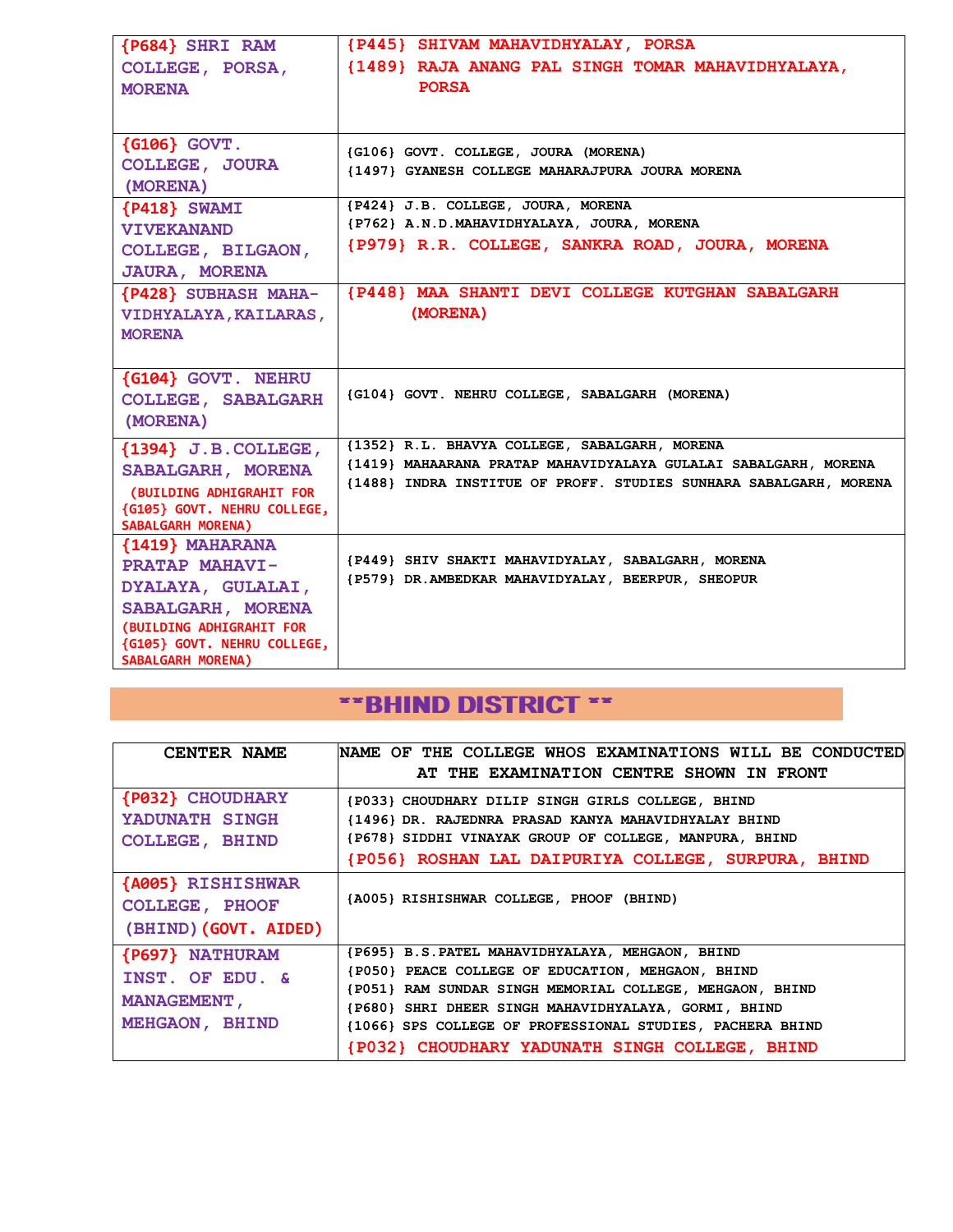#### \*\*SHIVPURI DISTRICT \*\*

| CENTER NAME                                                                                                                                                    | NAME OF THE COLLEGE WHOS EXAMINATIONS WILL BE      |
|----------------------------------------------------------------------------------------------------------------------------------------------------------------|----------------------------------------------------|
|                                                                                                                                                                | CONDUCTED AT THE EXAMINATION CENTRE SHOWN IN FRON' |
| {G505} GOVT. COLLEGE,<br>KOLARAS (SHIVPURI)                                                                                                                    | (G505) GOVT. COLLEGE, KOLARAS (SHIVPURI)           |
| <b>GOVT.</b><br><b>EXCELLENCY BALAK</b><br><b>HIGHER SECONDARY</b><br><b>SCHOOL, BADARWAS</b><br>(BUILDING ADHIGRAHIT FOR GOVT.<br>COLLEGE BADARWAS, SHIVPURI) | {1392} SHRI KRISHNA COLLEGE BADARWAS               |

#### \*\*DATIA DISTRICT \*\*

| <b>CENTER NAME</b>             | NAME OF THE COLLEGE WHOS EXAMINATIONS WILL BE CONDUCTE        |
|--------------------------------|---------------------------------------------------------------|
|                                | AT THE EXAMINATION CENTRE SHOWN IN FRONT                      |
| <b>NISHTHA</b>                 | {P171} JAI SHRI SAI COLLEGE OF COMPUTER TECH. & MGMT., DATIA  |
| COLLEGE, BADONI,               | {1202} RAS J B COLLEGE, DATIA                                 |
| DATIA (BUILDING ADHIGRAHIT FOR | {1204} SHRI RAWATPURA SARKAR SNATAK MAHAVIDHYALAY, DATIA      |
| <b>GOVT.PG COLLEGE, DATIA)</b> | {P168} COLLEGE OF ADVANCE STUDIES, DATIA                      |
|                                | {P169} BHARAT COLLEGE, DATIA                                  |
|                                | {P987} SAKET COLLEGE OF EDUCATION, SITPUR, DATIA              |
|                                | {1082} SRI INSTITUTE OF EDUCATION, DAGRAI, JHANSI ROAD, DATIA |
| {1236} GOVT. COLLEGE,          | {1236} GOVT. COLLEGE, INDERGARH, DATIA                        |
| INDERGARH, DATIA               | {1203} KHERAPATI SARKAR GROUP OF COLLEGE, INDERGARH, DATIA    |
|                                | {P173} SHRIKRISHAN MAHAVIDYALAY, INDERGARH, DATIA             |
|                                | {P174} RADHAKRISHNA MAHAVIDYALAY, INDERGARH, DATIA            |
|                                | {1389} DR. RADHAKRISHNA COLLEGE, CHAROKHERA MAUPURA, DATIA    |
|                                | {P074} SADGURU COLLEGE OF EDUCATION, INDERGARH                |

#### \*\*GUNA DISTRICT \*\*

| <b>CENTER NAME</b>         | NAME OF THE COLLEGE WHOS EXAMINATIONS WILL BE                                          |
|----------------------------|----------------------------------------------------------------------------------------|
|                            | CONDUCTED AT THE EXAMINATION CENTRE SHOWN IN FRONT                                     |
| ${6601}$<br><b>GOVT.</b>   | (G601) GOVT. P.G. COLLEGE, GUNA                                                        |
| P.G. COLLEGE, GUNA         | {P191} Y.V.S. COLLEGE, GUNA<br>{P194} INSTT. OF INFORMATION TECHNOLOGY & SCIENCE, GUNA |
|                            | (P193) GANDHI VOCATIONAL COLLEGE, GUNA (ONLY FOR FINAL YEAR)                           |
|                            | {1487} S.N. MEMORIAL COLLEGE GUNA                                                      |
|                            | {P195} DIVYANSH MAHAVIDHYALAY, GUNA                                                    |
|                            |                                                                                        |
| {P195} DIVYANSH            |                                                                                        |
| MAHAVIDHYALAY, GUNA        |                                                                                        |
| (BUILDING ADHIGRAHIT FOR   |                                                                                        |
| GOVT. P.G. COLLEGE, GUNA)  |                                                                                        |
| (SUB CENTRE-1 OF GOVT.     |                                                                                        |
| <b>P.G. COLLEGE. GUNA)</b> |                                                                                        |
|                            |                                                                                        |
|                            |                                                                                        |
|                            |                                                                                        |
|                            |                                                                                        |
|                            |                                                                                        |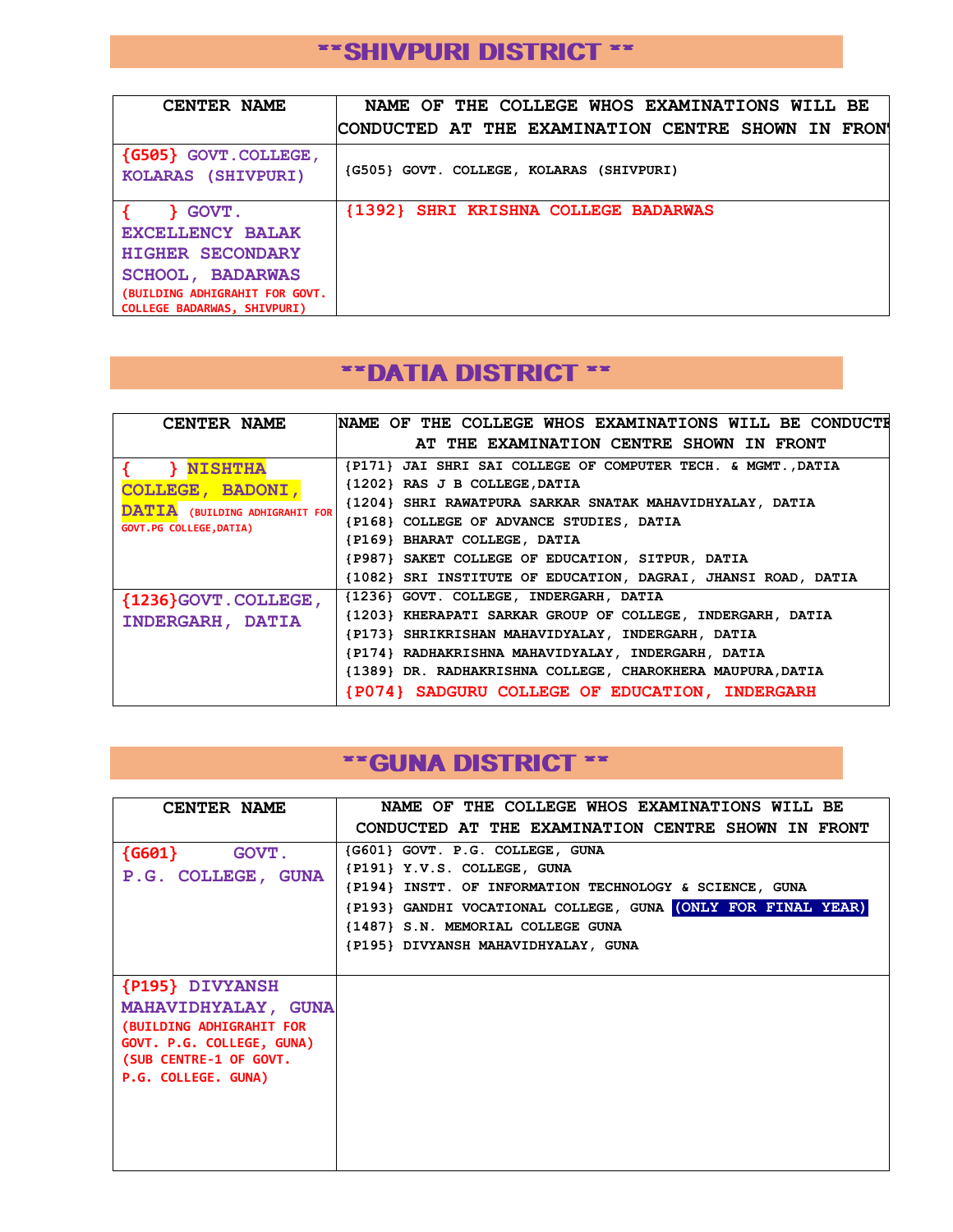```
{P194} INSTT. OF
INFORMATION
TECHNOLOGY &
SCIENCE, GUNA
(BUILDING ADHIGRAHIT FOR
GOVT. P.G. COLLEGE, GUNA)
(SUB CENTRE- 2 OF GOVT.
P.G. COLLEGE. GUNA)
```
नोटः− उपरोक्त के अतिरिक्त पूर्व में पत्र क्रमांक जीविवि/परीक्षा-2/2022/412 दिनांक 25.03.2022 के अनुसार विश्वविद्यालय द्वारा जारी परीक्षा केन्द्र यथावत रहेंगे

#### विशेष नोटः-

- समस्त शासकीय एवं अशासकीय महाविद्यालय के प्राचार्यगण यह सुनिश्चित करलें कि संलग्न परीक्षा  $1.$ केन्द्र सूची के अनुसार उनके महाविद्यालय के परीक्षार्थीगण सम्बंधित परीक्षा केन्द्र पर उपस्थित होकर परीक्षा में सम्मिलित हों। <mark>नवीन परीक्षा केन्द्र की जानकारी प्राचार्यगण अपने महाविद्यालय के सूचना</mark> पटल पर चस्पा करायें।
- समस्त वरिष्ठ केन्द्राध्यक्ष यह सुनिश्चित करें कि संलग्न परीक्षा केन्द्र सूची के अनुसार सम्बंधित  $2.$ महाविद्यालयों के परीक्षार्थियों को अपने परीक्षा केन्द्र पर परीक्षा में सम्मिलित करायें। परीक्षा कन्द्र से भिन्न किसी भी महाविद्यालय के परीक्षार्थी को अपने परीक्षा कन्द्र पर सम्मिलित न करायें। यदि वरिष्ठ केन्द्राध्यक्ष के द्वारा ऐसे किसी परीक्षार्थी को अपने परीक्षा केन्द्र पर सम्मिलित कराया जाता है तो उसका पूर्ण उत्तरदायित्व प्राचार्य एवं वरिष्ठ केन्द्राध्यक्ष का होगा और ऐसे परीक्षार्थी का परीक्षा परिणाम विश्वविद्यालय द्वारा घोषित नहीं किया जायेगा।

#### नोटः−

- जिन अशासकीय महाविद्यालयों के परीक्षा केन्द्र सम्बंधित जिले के शासकीय महाविद्यालय के अधीन  $1.$ शासकीय उच्चतर माध्यमिक विद्यालयों को बनाया गया है उन केन्द्रों हेतू प्राचार्य शासकीय महाविद्यालय (सम्बंधित जिला) केन्द्राध्यक्ष नियुक्त कर विश्वविद्यालय को तत्काल सूचित करें। अशासकीय महाविद्यालय के प्राचार्य भी इस सम्बंध में तत्काल शासकीय महाविद्यालय के प्राचार्य से सम्पंर्क कर केन्द्राध्यक्ष नियुक्त करायें।
- जिन अशासकीय महाविद्यालयों को सम्बंधित शासकीय महाविद्यालय (सम्बंधित जिले के) अधीन परीक्षा  $2.$ केन्द्र बनाया गया है। वह शासकीय महाविद्यालय के प्राचार्य से सम्पर्क कर आवश्यक रूप से परीक्षा केन्द्र हेतु केन्द्राध्यक्ष की नियुक्ति करायें। नियुक्त किये गये केन्द्राध्यक्षों के नाम विश्वविद्यालय को सूचित करें।